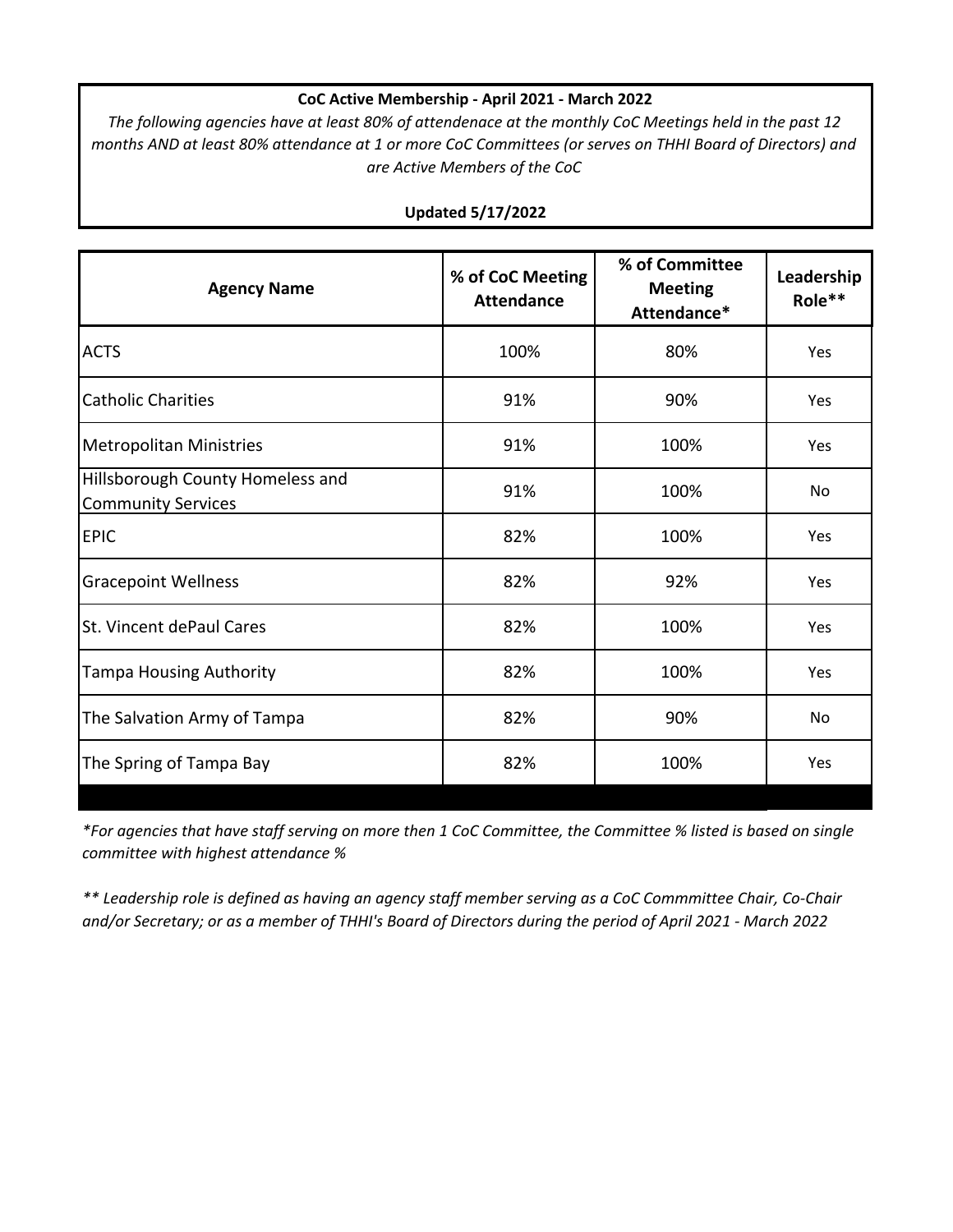#### **2022 Universal RFP CoC Monthly Meeting Attendance ‐ April 2021 ‐ March 2022**

| <b>Agency Name</b>                                         |                   | Apr-21 May-21 Jun-21 Jul-21 Aug-21 Sep-21 Oct-21 Nov-21 Dec-21 Jan-22 Feb-22 Mar-22 Total |              |                |                     |                |                              |                              |              |                |              |                     | Mtgs     | %          |
|------------------------------------------------------------|-------------------|-------------------------------------------------------------------------------------------|--------------|----------------|---------------------|----------------|------------------------------|------------------------------|--------------|----------------|--------------|---------------------|----------|------------|
| <b>Agency for Community Treatment Services (ACTS)</b>      |                   |                                                                                           |              | $\mathbf{1}$   |                     |                |                              |                              | 1            | 1              |              | 11                  | 11       | 100%       |
| Raines, Susan (Community Advocate)                         | $\mathbf{1}$      | $\mathbf{1}$                                                                              | $\mathbf{1}$ | $\mathbf{1}$   | $\mathbf{1}$        | $\mathbf{1}$   | $\mathbf{1}$                 | $\mathbf{1}$                 | $\mathbf{1}$ | $\mathbf{1}$   | $\mathbf{1}$ | 11                  | 11       | 100%       |
| <b>Catholic Charities</b>                                  | $\mathbf{1}$      | $\mathbf{1}$                                                                              | $\mathbf{1}$ | $\mathbf{1}$   | $\mathbf{1}$        | $\mathbf{1}$   | $\mathbf{1}$                 | $\mathbf{1}$                 | $\mathbf{1}$ |                | $\mathbf{1}$ | 10                  | 11       | 91%        |
| <b>Hillsborough County Health Care Services</b>            | $\mathbf{1}$      | $\mathbf{1}$                                                                              | $\mathbf{1}$ | $\mathbf{1}$   | $\mathbf{1}$        | $\mathbf{1}$   |                              | $\mathbf{1}$                 | $\mathbf{1}$ | $\mathbf{1}$   | $\mathbf{1}$ | 10                  | 11       | 91%        |
| <b>Hillsborough County Homeless and Comm. Services</b>     | $\mathbf{1}$      | $\mathbf{1}$                                                                              |              | $\mathbf{1}$   | $\mathbf{1}$        | $\mathbf{1}$   | $\mathbf{1}$                 | $\mathbf{1}$                 | $\mathbf{1}$ | $\mathbf{1}$   | $\mathbf{1}$ | 10                  | 11       | 91%        |
| <b>Metropolitan Ministries</b>                             | $\mathbf{1}$      | $\mathbf{1}$                                                                              | $\mathbf{1}$ | $\mathbf{1}$   | $\mathbf{1}$        | $\mathbf{1}$   |                              | $\mathbf{1}$                 | $\mathbf{1}$ | $\mathbf{1}$   | $\mathbf{1}$ | 10                  | 11       | 91%        |
| Pearlena's Adult Activity Center/The Resource              | $\mathbf{1}$      | $\mathbf{1}$                                                                              | $\mathbf{1}$ | $\mathbf{1}$   | $\mathbf{1}$        | $\mathbf{1}$   | $\mathbf{1}$                 | $\mathbf{1}$                 |              | $\mathbf{1}$   | $\mathbf{1}$ | 10                  | 11       | 91%        |
| <b>EmPowerment Centre</b><br><b>Bautista Project</b>       | 1                 | $\mathbf{1}$                                                                              | $\mathbf{1}$ | $\mathbf{1}$   | $\mathbf{1}$        | $\mathbf{1}$   |                              | $\mathbf{1}$                 | $\mathbf{1}$ | $\mathbf{1}$   |              | 9                   | 11       | 82%        |
| <b>Gracepoint Wellness</b>                                 | $\mathbf{1}$      | $\mathbf{1}$                                                                              | $\mathbf{1}$ | $\mathbf{1}$   | $\mathbf{1}$        | $\mathbf{1}$   | $\mathbf{1}$                 |                              |              | $\mathbf{1}$   | $\mathbf{1}$ | $\boldsymbol{9}$    | 11       | 82%        |
| <b>Greater Outcomes</b>                                    |                   | $\overline{1}$                                                                            |              | $\mathbf{1}$   | $\mathbf{1}$        | $\mathbf{1}$   | $\mathbf{1}$                 | $\mathbf{1}$                 | $\mathbf{1}$ | $\overline{1}$ | $\mathbf{1}$ | 9                   | 11       | 82%        |
| The Spring of Tampa Bay                                    | $\mathbf{1}$      | $\mathbf{1}$                                                                              | $\mathbf{1}$ | $\mathbf{1}$   | $\mathbf{1}$        | $\mathbf{1}$   |                              | $\mathbf{1}$                 | $\mathbf{1}$ | $\mathbf{1}$   |              | 9                   | 11       | 82%        |
| Society of St. Vincent de Paul, (SVDP Cares)               | $\mathbf{1}$      | $\mathbf{1}$                                                                              | $\mathbf{1}$ | $\mathbf{1}$   | $\mathbf{1}$        | $\mathbf{1}$   | $\mathbf{1}$                 | $\mathbf{1}$                 |              | $\mathbf{1}$   |              | 9                   | 11       | 82%        |
| <b>Tampa Housing Authority</b>                             | $\mathbf{1}$      | $\mathbf{1}$                                                                              |              |                | $\mathbf{1}$        | $\mathbf{1}$   | 1                            | $\mathbf{1}$                 | $\mathbf{1}$ | 1              | 1            | 9                   | 11       | 82%        |
| <b>Salavation Army</b>                                     | $\mathbf{1}$      | $\mathbf{1}$                                                                              | $\mathbf{1}$ | $\mathbf{1}$   | $\mathbf{1}$        | $\mathbf{1}$   | $\mathbf{1}$                 | $\mathbf{1}$                 |              | $\mathbf{1}$   |              | 9                   | 11       | 82%        |
| <b>EPIC</b>                                                | $\mathbf{1}$      | $\mathbf{1}$                                                                              | $\mathbf{1}$ | $\mathbf{1}$   | $\mathbf{1}$        |                |                              | $\mathbf{1}$                 | $\mathbf{1}$ | $\mathbf{1}$   | $\mathbf{1}$ | 9                   | 11       | 82%        |
| Cove Behaviorial Healht (Formerly DACCO)                   | 1                 | 1                                                                                         | $\mathbf{1}$ | $\mathbf{1}$   |                     | -1             | $\mathbf{1}$                 | $\mathbf{1}$                 |              | 1              |              | 8                   | 11       | 73%        |
| Positive Spin                                              | $\mathbf{1}$      | $\mathbf{1}$                                                                              | $\mathbf{1}$ | $\mathbf{1}$   | 1                   |                | $\mathbf{1}$                 | $\mathbf{1}$                 |              | 1              |              | 8                   | 11       | 73%        |
| Children's Board of Hillsborough County                    | $\mathbf{1}$      | $\mathbf{1}$                                                                              | $\mathbf{1}$ | $\mathbf{1}$   |                     | $\mathbf{1}$   | $\mathbf{1}$                 | $\mathbf{1}$                 |              | $\mathbf{1}$   |              | 8                   | 11       | 73%        |
| Hearts and Hands for the Homeless                          | $\mathbf{1}$      | $\mathbf{1}$                                                                              | $\mathbf{1}$ | $\mathbf{1}$   |                     | $\mathbf{1}$   |                              | $\mathbf{1}$                 | 1            |                | $\mathbf{1}$ | 8                   | 11       | 73%        |
| Hillsborough County Public Schools                         | $\mathbf{1}$      | 1                                                                                         | $\mathbf{1}$ | $\mathbf{1}$   |                     |                | 1                            | $\mathbf{1}$                 | 1            | 1              |              | 8                   | 11       | 73%        |
| Hillsborough County Sheriff's Office (HCSO)                | $\mathbf{1}$      |                                                                                           | $\mathbf{1}$ | $\mathbf{1}$   |                     |                | $\mathbf{1}$                 | $\overline{1}$               | $\mathbf{1}$ | 1              |              | 8                   | 11       | 73%        |
| Just Initiative<br>Success 4 Kids                          | 1<br>$\mathbf{1}$ | $\mathbf{1}$                                                                              | -1           |                | 1<br>$\overline{1}$ | $\mathbf{1}$   | 1<br>$\overline{1}$          | 1<br>$\mathbf{1}$            | $\mathbf{1}$ | 1<br>1         |              | 8<br>8              | 11<br>11 | 73%<br>73% |
| Tampa Crossroads                                           | $\mathbf{1}$      | $\mathbf{1}$                                                                              | $\mathbf{1}$ | $\overline{1}$ | $\mathbf{1}$        |                | $\mathbf{1}$                 | $\mathbf{1}$                 |              | $\mathbf{1}$   |              | 8                   | 11       | 73%        |
| <b>Bona5D Credit Consultants</b>                           | $\mathbf{1}$      | 1                                                                                         |              | $\mathbf{1}$   |                     |                |                              | $\mathbf{1}$                 | 1            | $\mathbf{1}$   | 1            | 7                   | 11       | 64%        |
| <b>Camelot Community Care</b>                              | $\mathbf{1}$      |                                                                                           |              |                |                     |                |                              | $\mathbf{1}$                 | $\mathbf{1}$ |                | 1            | 6                   | 11       | 55%        |
| <b>Dawning Family Services</b>                             | $\mathbf{1}$      | $\overline{1}$                                                                            | $\mathbf{1}$ |                | $\mathbf{1}$        | $\overline{1}$ | $\overline{1}$               | $\mathbf{1}$                 |              |                |              | $\overline{7}$      | 11       | 64%        |
| Healthy Start Coalition of Hillsborough County             | $\mathbf{1}$      | $\mathbf{1}$                                                                              |              | $\mathbf{1}$   | $\overline{1}$      |                | $\mathbf{1}$                 | $\mathbf{1}$                 |              | 1              |              | $\overline{7}$      | 11       | 64%        |
| Hillsborough County Affordable Housing Services (AHS)      | $\mathbf{1}$      | 1                                                                                         |              | $\mathbf{1}$   |                     | $\mathbf{1}$   | $\mathbf{1}$                 | $\mathbf{1}$                 |              |                |              | 6                   | 11       | 55%        |
| Kingdom Embassy                                            |                   |                                                                                           | $\mathbf{1}$ |                |                     |                | 1                            | $\overline{1}$               | 1            | 1              | 1            | 6                   | 11       | 55%        |
| <b>Senior Connection Center</b>                            | $\mathbf{1}$      | $\mathbf{1}$                                                                              | $\mathbf{1}$ | $\overline{1}$ |                     | $\mathbf{1}$   |                              | $\mathbf{1}$                 |              |                | $\mathbf{1}$ | $\overline{7}$      | 11       | 64%        |
| <b>Bay Area Legal Services</b>                             | $\mathbf{1}$      | $\mathbf{1}$                                                                              |              | $\mathbf{1}$   | $\mathbf{1}$        | $\mathbf{1}$   |                              | $\mathbf{1}$                 |              |                |              | 6                   | 11       | 55%        |
| Central Florida Behaviorial Health Network (CFBHN)         |                   | 1                                                                                         |              |                |                     | $\mathbf{1}$   | 1                            | $\mathbf{1}$                 | 1            |                |              | 6                   | 11       | 55%        |
| City of Tampa                                              | $\mathbf{1}$      | 1                                                                                         | $\mathbf{1}$ |                | $\mathbf{1}$        | $\mathbf{1}$   |                              | $\mathbf{1}$                 |              |                |              | 6                   | 11       | 55%        |
| ECHO                                                       |                   |                                                                                           |              | $\mathbf{1}$   | $\mathbf{1}$        |                | $\mathbf{1}$                 | $\mathbf{1}$                 | $\mathbf{1}$ | $\mathbf{1}$   |              | 6                   | 11       | 55%        |
| <b>Guided Path Foundation</b>                              | $\mathbf{1}$      |                                                                                           | $\mathbf{1}$ | $\mathbf{1}$   |                     |                |                              | $\mathbf{1}$                 |              |                | 1            | 5                   | 11       | 45%        |
| Hillsborough County Sunshine Line                          | $\mathbf{1}$      |                                                                                           |              | $\mathbf{1}$   | 1                   |                |                              | $\overline{1}$               | $\mathbf{1}$ | 1              |              | 6                   | 11       | 55%        |
| Peace Outreach Resource Center                             | $\mathbf{1}$      | 1                                                                                         | $\mathbf{1}$ |                |                     |                | $\mathbf{1}$                 | $\mathbf{1}$                 |              |                |              | 5                   | 11       | 45%        |
| Charity's Place                                            |                   | 1                                                                                         | $\mathbf{1}$ |                |                     | $\mathbf{1}$   | $\mathbf{1}$                 | $\mathbf{1}$                 |              |                |              | 5                   | 11       | 45%        |
| Hillsborough County Bar Association Mil & Vet Affairs      |                   | 1                                                                                         | $\mathbf{1}$ | $\mathbf{1}$   | $\mathbf{1}$        |                |                              | $\mathbf{1}$                 |              |                |              | 5                   | 11       | 45%        |
| Committee                                                  |                   |                                                                                           |              |                |                     |                |                              |                              |              |                |              |                     |          |            |
| Jehovah Jireh Center Inc.                                  | 1                 | $\mathbf{1}$                                                                              | $\mathbf{1}$ |                |                     |                |                              | $\mathbf{1}$                 |              |                | $\mathbf{1}$ | 5                   | 11       | 45%        |
| Mary & Mary House                                          | 1                 | $\mathbf{1}$                                                                              |              | $\mathbf{1}$   |                     | $\mathbf{1}$   |                              | $\mathbf{1}$                 |              |                |              | 5                   | 11       | 45%        |
| Metro Inclusive Health                                     | $\mathbf{1}$      |                                                                                           | $\mathbf{1}$ |                |                     |                | $\mathbf{1}$                 | $\mathbf{1}$                 |              | 1              |              | 5                   | 11       | 45%        |
| Reachup, Inc.                                              | $\mathbf{1}$      | 1                                                                                         |              |                |                     | $\mathbf{1}$   | $\mathbf{1}$                 |                              |              |                |              | $\overline{4}$      | 11       | 36%        |
| Tampa Police Department (TPD)                              | $\mathbf{1}$      |                                                                                           |              | $\mathbf{1}$   | $\mathbf{1}$        |                |                              | $\mathbf{1}$                 |              |                | $\mathbf{1}$ | 5                   | 11       | 45%        |
| The Family Healthcare Foundation                           | $\mathbf{1}$      | 1                                                                                         | $\mathbf{1}$ |                |                     |                | -1                           | $\mathbf{1}$                 |              |                |              | 5                   | 11       | 45%        |
| <b>Veterans Affairs</b>                                    | $\mathbf{1}$      |                                                                                           |              |                | $\mathbf{1}$        |                | $\mathbf{1}$                 | $\mathbf{1}$                 |              |                | 1            | 5                   | 11       | 45%        |
| Youth Imrovement Services                                  | $\mathbf{1}$      | $\mathbf{1}$                                                                              |              |                |                     | $\mathbf{1}$   |                              | $\mathbf{1}$                 | $\mathbf{1}$ |                |              | 5                   | 11       | 45%        |
| Champions for Children Layla's House                       |                   | 1                                                                                         |              | $\mathbf{1}$   |                     |                |                              | $\mathbf{1}$                 |              |                | $\mathbf{1}$ | 4                   | 11       | 36%        |
| Early Learning Coalition of HC<br><b>Eckerd Connects</b>   | $\mathbf{1}$      | $\mathbf{1}$                                                                              | $\mathbf{1}$ |                |                     | $\mathbf{1}$   | 1<br>$\mathbf{1}$            | $\mathbf{1}$<br>$\mathbf{1}$ |              |                | $\mathbf{1}$ | 5<br>$\overline{4}$ | 11<br>11 | 45%<br>36% |
| Lutheran Services Florida/AHS                              | 1                 | 1                                                                                         | -1           |                |                     |                |                              | $\mathbf{1}$                 |              |                |              | 4                   | 11       | 36%        |
|                                                            |                   |                                                                                           |              |                |                     |                |                              | $\mathbf{1}$                 |              | 1              |              | 4                   | 11       |            |
| Rebuilding Together Tampa Bay<br>Tampa Bay Academy of Hope |                   |                                                                                           | $\mathbf{1}$ |                |                     |                | $\mathbf{1}$<br>$\mathbf{1}$ | $\mathbf{1}$                 | 1            |                |              | 5                   | 11       | 36%<br>45% |
| Temple Terrace Police Department                           |                   | $\mathbf{1}$                                                                              |              |                |                     | -1             |                              | $\mathbf{1}$                 |              | 1              |              | $\overline{4}$      | 11       | 36%        |
| Volunteers of America of Florida (VOA - FL)                |                   | 1                                                                                         |              |                |                     |                | $\mathbf{1}$                 | $\mathbf{1}$                 | 1            |                |              | $\overline{4}$      | 11       | 36%        |
| Allen's Home of Hope                                       | $\overline{1}$    |                                                                                           | $\mathbf{1}$ |                |                     |                |                              | $\mathbf{1}$                 |              |                |              | 3                   | 11       | 27%        |
| <b>Created Women</b>                                       |                   | 1                                                                                         |              |                |                     | $\mathbf{1}$   |                              | $\mathbf{1}$                 |              |                |              | 3                   | 11       | 27%        |
| <b>Family Promise</b>                                      |                   |                                                                                           |              |                |                     |                | $\mathbf{1}$                 | $\mathbf{1}$                 |              |                | $\mathbf{1}$ | 3                   | 11       | 27%        |
| Home Smart                                                 | 1                 | 1                                                                                         |              |                |                     |                |                              | $\mathbf{1}$                 |              |                |              | 3                   | 11       | 27%        |
| <b>NDC Asset Management</b>                                |                   |                                                                                           |              |                |                     |                |                              | $\mathbf{1}$                 |              |                |              | $\overline{2}$      | 11       | 18%        |
| <b>Tampa Airport Police</b>                                | $\mathbf{1}$      |                                                                                           | $\mathbf{1}$ |                |                     |                |                              | $\mathbf{1}$                 |              |                |              | 3                   | 11       | 27%        |
| Tampa Family Health Centers                                | 1                 |                                                                                           |              |                |                     |                | 1                            | $\mathbf{1}$                 |              |                |              | 3                   | 11       | 27%        |
| Veteran Affairs Medical Center (VAMC)                      | $\mathbf{1}$      | $\mathbf{1}$                                                                              |              |                |                     |                |                              | $\mathbf{1}$                 |              |                |              | 3                   | 11       | 27%        |
| Bread of Life Florida                                      |                   |                                                                                           | $\mathbf{1}$ |                |                     |                |                              | $\mathbf{1}$                 |              |                |              | $\overline{2}$      | 11       | 18%        |
| Career Source of Tampa Bay                                 |                   |                                                                                           |              |                |                     |                |                              | $\mathbf{1}$                 |              |                | 1            | $\overline{2}$      | 11       | 18%        |
| Dedicated Senior Medical Center                            |                   |                                                                                           | $\mathbf{1}$ |                |                     |                |                              | 1                            |              |                |              | 2                   | 11       | 18%        |
| Feeding Ministries Global                                  |                   |                                                                                           | $\mathbf{1}$ |                |                     |                |                              | $\mathbf{1}$                 |              |                |              | $\overline{2}$      | 11       | 18%        |
| Grow My Giving                                             |                   | 1                                                                                         |              |                |                     |                |                              | $\mathbf{1}$                 |              |                |              | 2                   | 11       | 18%        |
| Gulf Coast Jewish Family Services                          |                   |                                                                                           | $\mathbf{1}$ |                |                     |                |                              | $\mathbf{1}$                 |              |                |              | $\overline{2}$      | 11       | 18%        |
| Hillsborough County Public Defender's Office               |                   |                                                                                           |              |                | -1                  |                |                              | $\overline{1}$               |              |                |              | 2                   | 11       | 18%        |
| <b>Hillsborough County Social Services</b>                 |                   | 1                                                                                         |              |                |                     |                |                              | $\mathbf{1}$                 |              |                |              | 3                   | 11       | 27%        |
| <b>Hillsborough County Veterans Services</b>               |                   |                                                                                           |              |                |                     |                |                              | $\mathbf{1}$                 |              |                |              | $\mathbf{1}$        | 11       | 9%         |
| <b>Housing First Steps Forward</b>                         |                   |                                                                                           |              |                |                     | $\mathbf{1}$   |                              | $\mathbf{1}$                 |              |                |              | $\overline{2}$      | 11       | 18%        |
| Humana                                                     |                   | 1                                                                                         |              |                |                     |                |                              | $\mathbf{1}$                 |              |                |              | 2                   | 11       | 18%        |
| Institute for Economic Evolution                           |                   |                                                                                           |              |                |                     |                | $\mathbf{1}$                 | $\mathbf{1}$                 |              |                |              | 2                   | 11       | 18%        |
| Love Divine Group Home                                     |                   |                                                                                           |              |                |                     |                | $\mathbf{1}$                 | $\mathbf{1}$                 |              |                |              | $\overline{2}$      | 11       | 18%        |
| <b>MOORE Clinical Research</b>                             |                   |                                                                                           |              | $\mathbf{1}$   |                     |                | 1                            | $\mathbf{1}$                 |              |                |              | 3                   | 11       | 27%        |
| Northside Behavioral Health                                | $\mathbf{1}$      |                                                                                           |              |                |                     |                |                              | $\mathbf{1}$                 |              |                |              | $\overline{2}$      | 11       | 18%        |
| Palm River Family Services                                 |                   |                                                                                           |              |                |                     |                |                              | 1                            |              |                |              | 2                   | 11       | 18%        |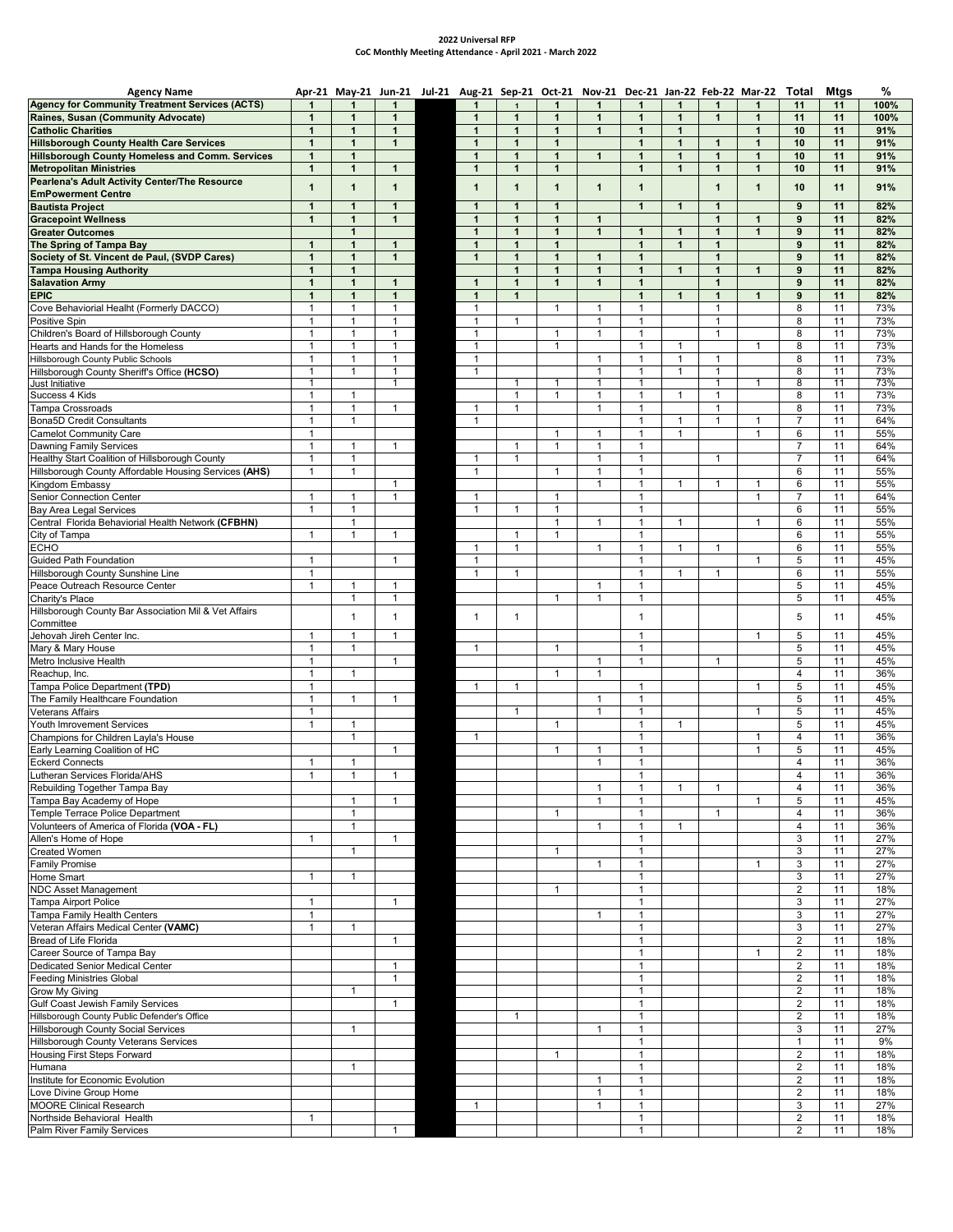### **2022 Universal RFP CoC Monthly Meeting Attendance ‐ April 2021 ‐ March 2022**

| <b>Agency Name</b>                  | Apr-21 May-21 Jun-21 Jul-21 Aug-21 Sep-21 Oct-21 Nov-21 Dec-21 Jan-22 Feb-22 Mar-22 Total Mtgs |  |  |  |  |  |  | %   |
|-------------------------------------|------------------------------------------------------------------------------------------------|--|--|--|--|--|--|-----|
| Plant City Police Department (PCPD) |                                                                                                |  |  |  |  |  |  | 18% |
| Seniors in Service Tampa Bay        |                                                                                                |  |  |  |  |  |  | 18% |
| Sleepy Herd Inc.                    |                                                                                                |  |  |  |  |  |  | 18% |
| Sunshine Health                     |                                                                                                |  |  |  |  |  |  | 18% |
| Tampa General Hospital              |                                                                                                |  |  |  |  |  |  | 18% |
| United Way Suncoast                 |                                                                                                |  |  |  |  |  |  | 18% |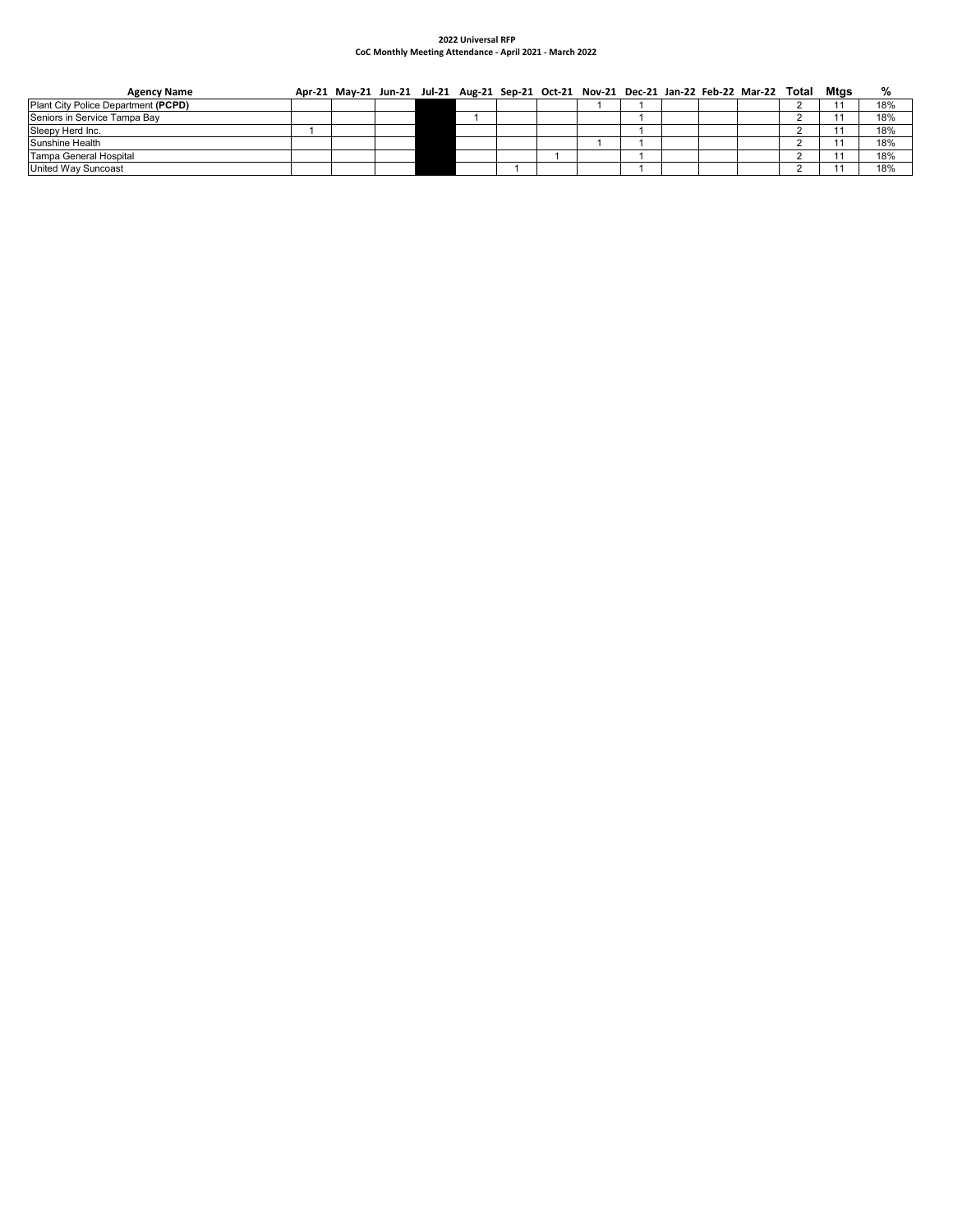## **2022 Universal RFPCoC Committee Attendance for Scoring**

| <b>Coordinated Entry Committee</b>              | Apr-21    | $May-21$                | <b>Jun-21</b>             | <b>Jul-21</b>             | <b>Aug-21</b>             | $Sep-21$ | Oct-21       | <b>Nov-21</b> | <b>Dec-21</b>                         | $Jan-22$                  | Feb-22 | Mar-22                    | % of Meetings Attended |
|-------------------------------------------------|-----------|-------------------------|---------------------------|---------------------------|---------------------------|----------|--------------|---------------|---------------------------------------|---------------------------|--------|---------------------------|------------------------|
| <b>Agency for Community Treatment Services</b>  | X         | х                       |                           |                           |                           |          | л            |               | $\boldsymbol{\lambda}$                | л                         |        | X                         | 80%                    |
| Dawning Family                                  |           |                         | $\boldsymbol{\mathsf{x}}$ | $\boldsymbol{\mathsf{x}}$ | $\times$                  |          | $\lambda$    |               |                                       | X                         |        | X                         | 100%                   |
| <b>Catholic Charities</b>                       |           |                         | $\boldsymbol{\mathsf{x}}$ |                           | $\boldsymbol{\mathsf{x}}$ |          | X            |               | $\lambda$                             |                           |        | X                         | 90%                    |
| DACCO / COVE                                    |           | $\mathsf{x}$            | $\boldsymbol{\mathsf{x}}$ |                           | $\boldsymbol{x}$          |          | $\mathsf{x}$ |               | $\overline{ }$<br>$\mathbf{A}$        |                           |        | $\boldsymbol{\mathsf{x}}$ | 80%                    |
| <b>Gracepoint Wellness</b>                      |           | $\sqrt{ }$<br>$\lambda$ | x                         |                           | x                         |          | X            |               | $\checkmark$                          | $\boldsymbol{\mathsf{x}}$ |        | x                         | 70%                    |
| Hillsborough County - Homeless Services         | X         | x                       | x                         | x                         | x                         | x        | x            |               | x                                     | X                         |        | x                         | 100%                   |
| <b>Metropolitan Ministries</b>                  |           |                         | X                         | $\overline{\phantom{a}}$  |                           |          | x            | 롱             | $\mathbf{v}$                          | x                         | š      | x                         | 100%                   |
| Society of St. Vincent De Paul - South Pinellas | x         | $\ddot{\phantom{0}}$    | x                         |                           | x                         | x        | X            |               | $\overline{\phantom{a}}$<br>$\lambda$ | X                         |        | x                         | 90%                    |
| <b>Tampa Crossroads</b>                         | x         | л                       | x                         | л                         | x                         |          | x            | Φ             | X                                     |                           |        | x                         | 90%                    |
| <b>Tampa Housing Authority</b>                  |           |                         |                           |                           |                           |          |              | eting         | X                                     |                           | 긂      |                           | 10%                    |
| <b>The Salvation Army</b>                       | x         | x                       | x                         |                           |                           |          | x            |               | x                                     | x                         |        |                           | 90%                    |
| The Spring of Tampa Bay                         | x         | х                       | x                         |                           | ж                         |          | x            |               | $\lambda$                             | $\lambda$                 |        | x                         | 100%                   |
| <b>Veterans Affairs</b>                         |           | $\sqrt{ }$              |                           |                           |                           |          |              |               |                                       |                           |        |                           | 20%                    |
| (left committee July 2021)                      | $\lambda$ | $\lambda$               |                           |                           |                           |          |              |               |                                       |                           |        |                           |                        |
| <b>Guided Path Foundation</b>                   | X         | $\lambda$<br>$\lambda$  |                           | $\checkmark$              |                           |          | x            |               |                                       | $\lambda$<br>$\lambda$    |        | X                         | 70%                    |
| New Beginnings                                  |           |                         |                           |                           |                           |          |              |               |                                       |                           |        |                           | 20%                    |
| (joined committee Jan 2022)                     |           |                         |                           |                           |                           |          |              |               |                                       | v                         |        | x                         |                        |

| <b>Outreach Committee</b>          | <b>Apr-21</b>             | $May-21$       | $Jun-21$                 | <b>Jul-21</b>                 | <b>Aug-21</b>             | Sep-21            | Oct-21           | <b>Nov-21</b>            | <b>Dec-21</b>             | $Jan-22$         | <b>Feb-22</b> | Mar-22 | % of Meetings Attended |
|------------------------------------|---------------------------|----------------|--------------------------|-------------------------------|---------------------------|-------------------|------------------|--------------------------|---------------------------|------------------|---------------|--------|------------------------|
| <b>Brandon Elks</b>                | X                         |                |                          | X                             | X                         | X                 | л                |                          |                           | X                | X             |        | 92%                    |
| <b>Catholic Charities</b>          | v                         |                | $\checkmark$<br>л.       | $\overline{\phantom{a}}$<br>A |                           |                   | X                | л.                       | X                         | X                | x             | л.     | 75%                    |
| Cove BH (formerly DACCO)           |                           |                | X                        |                               | X                         | л                 | X                | х                        |                           | X                | X             |        | 58%                    |
| Family Healthcare Foundation       |                           | X              | $\lambda$<br>Λ.          | X                             |                           | X                 |                  |                          | X                         | X                |               |        | 50%                    |
| FL Department of Health            |                           |                |                          |                               |                           |                   |                  |                          |                           | X                |               |        | 8%                     |
| Gracepoint                         | X                         |                |                          | $\mathbf{x}$                  |                           | X                 |                  |                          | X                         | $\boldsymbol{x}$ |               |        | 92%                    |
| <b>Guided Path</b>                 | X                         |                | x                        | X                             | X                         | X                 | X                |                          | X                         | X                | X             |        | 100%                   |
| <b>Hillsborough County</b>         | $\boldsymbol{\mathsf{x}}$ |                | X                        | $\boldsymbol{x}$              |                           | $\boldsymbol{x}$  |                  |                          | X                         | X                | X             |        | 100%                   |
| <b>HCSO</b>                        |                           | $\overline{ }$ | $\overline{\phantom{a}}$ | $\boldsymbol{\mathsf{x}}$     | $\boldsymbol{x}$          | X                 |                  | $\overline{\phantom{a}}$ | X                         | X                | v<br>x        |        | 92%                    |
| <b>Metropolitan Ministries</b>     |                           | X              |                          | $\boldsymbol{x}$              | $\boldsymbol{x}$          | X                 |                  |                          | X                         | X                | X             |        | 92%                    |
| Northside                          | y                         | $\sqrt{}$      | $\checkmark$<br>л        | $\overline{ }$<br>ᄌ           |                           |                   | X                |                          |                           |                  |               |        | 42%                    |
| St. Vincent De Paul                | y                         | $\lambda$      | л                        | ᄌ                             | $\boldsymbol{\mathsf{x}}$ | X                 |                  | X                        | X                         |                  |               | X      | 75%                    |
| Tampa - City Government            |                           |                | X                        | $\overline{ }$<br>$\lambda$   | $\boldsymbol{\mathsf{x}}$ | X                 | X                | X                        |                           | X                |               | X      | 67%                    |
| Tampa Family Health Center         |                           |                | $\check{}$<br>л.         | $\checkmark$<br>$\lambda$     |                           | $\checkmark$<br>⋏ |                  | $\lambda$                | $\checkmark$<br>$\lambda$ | X                | x             | x      | 75%                    |
| <b>Tampa Housing Authority</b>     |                           |                | X                        |                               | X                         | X                 |                  | X                        | X                         |                  | X             |        | 50%                    |
| <b>Tampa Crossroads</b>            | X                         |                | x                        | X                             |                           | X                 | $\boldsymbol{x}$ |                          | X                         | X                |               | X      | 92%                    |
| Tampa International Airport Police |                           |                |                          |                               |                           |                   |                  | л.                       | $\sqrt{ }$                |                  | v             |        | 42%                    |
| Volunteers Of America              | X                         |                | $\checkmark$<br>^        | $\overline{\mathbf{v}}$<br>A  |                           | X                 |                  |                          |                           |                  | X             |        | 50%                    |

| <b>PIT Lead Committee</b>                    | Apr-21 May-21 Jun-21 | $Jul-21$ | Aug-21   Sep-21   Oct-21   Nov-21   Dec-21   1/11/22 |           |  | 1/25/22 | 2/1/22 | 2/8/22 | 2/15/22 2/22/22 Mar-22 |           | % of Meetings<br><b>Attended</b> |
|----------------------------------------------|----------------------|----------|------------------------------------------------------|-----------|--|---------|--------|--------|------------------------|-----------|----------------------------------|
| <b>Catholic Charities</b>                    |                      |          |                                                      |           |  |         |        |        |                        |           | 92%                              |
| <b>City of Tampa</b>                         |                      |          |                                                      |           |  |         |        |        |                        |           | 92%                              |
| Cove BH (formerly DACCO)                     |                      |          |                                                      |           |  |         |        |        |                        |           | 31%                              |
| <b>ECHO</b>                                  |                      |          |                                                      |           |  |         |        |        |                        |           | 31%                              |
| <b>Frontline Community Services</b>          |                      |          |                                                      |           |  |         |        |        |                        |           | 46%                              |
| <b>Guided Path</b>                           |                      |          |                                                      |           |  |         |        |        |                        |           | 85%                              |
| <b>HCSO</b>                                  | No meetings          |          |                                                      |           |  |         |        |        |                        | $\lambda$ | 69%                              |
| <b>Hillsborough County Homeless Services</b> |                      |          |                                                      |           |  |         |        |        |                        |           | 100%                             |
| <b>Metropolitan Ministries</b>               |                      |          |                                                      |           |  |         |        |        |                        |           | 8%                               |
| <b>Senior Connection Center</b>              |                      |          |                                                      |           |  |         |        |        |                        |           | 85%                              |
| Shriner's Harram Temple #23                  |                      |          |                                                      | $\lambda$ |  |         |        |        |                        |           | 15%                              |
| The Spring                                   |                      |          |                                                      |           |  |         |        |        |                        |           | 8%                               |
| Tampa Crossroads                             |                      |          |                                                      |           |  |         |        |        |                        |           | 8%                               |
| <b>TPD</b>                                   |                      |          |                                                      | $\lambda$ |  |         |        |        |                        |           | 62%                              |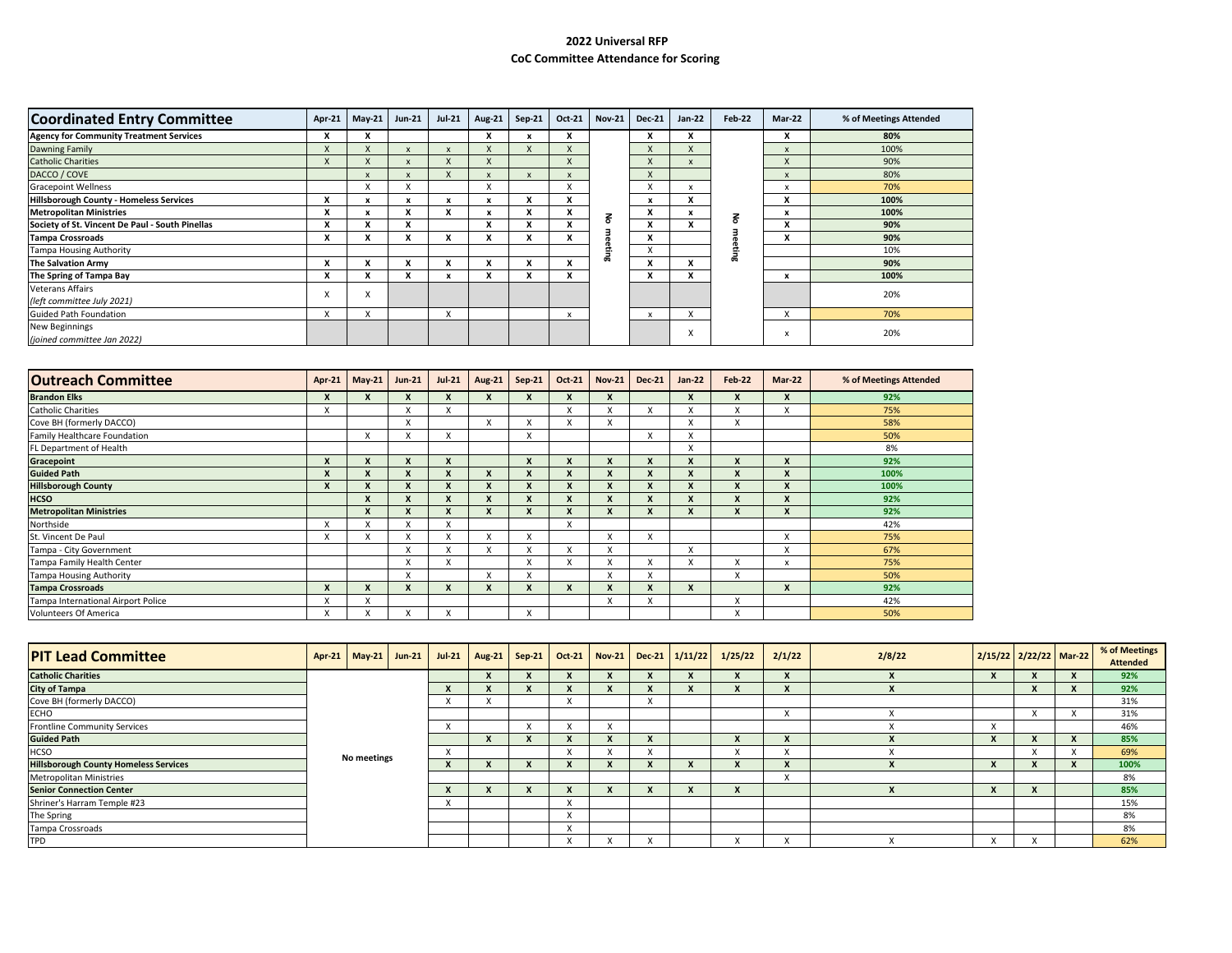## **2022 Universal RFP CoC Committee Attendance for Scoring**

| <b>Rank and Review Committee</b>   | Apr-21 $\vert$ | $May-21$ | $Jun-21$<br><b>Scoring</b> | <b>Jul-21</b> | <b>Aug-21</b> | $Sep-21$ | <b>Oct-21</b><br>Scoring | <b>Nov-21</b> | <b>Dec-21</b> | $Jan-22$ | Feb-22 | <b>Mar-22</b> | % of Meetings Attended |
|------------------------------------|----------------|----------|----------------------------|---------------|---------------|----------|--------------------------|---------------|---------------|----------|--------|---------------|------------------------|
| <b>Epic - Francis House Campus</b> |                |          | $\mathbf{v}$               |               |               |          |                          |               |               |          |        |               | 100%                   |
| <b>Tampa Crossroads</b>            |                |          |                            |               |               |          | $\lambda$                |               |               |          |        |               | 100%                   |
| <b>Dawning Family Services</b>     |                |          |                            |               | 50            |          |                          | br            |               |          | bo     |               | 100%                   |
| <b>Catholic Charities</b>          |                |          |                            |               |               |          |                          |               |               |          |        |               | 75%                    |
| <b>Gracepoint Wellness</b>         |                |          |                            |               |               |          |                          |               |               |          |        |               | 75%                    |
| <b>Metropolitan Ministries</b>     |                |          |                            |               | c             |          |                          |               |               |          |        |               | 100%                   |
| The Salvation Army                 |                |          |                            |               |               |          |                          |               |               |          |        |               | 75%                    |
| The Family Healthcare Foundation   |                |          |                            |               |               |          |                          |               |               |          |        |               | 75%                    |
| <b>ACTS</b>                        |                |          |                            |               |               |          |                          |               |               |          |        |               | 25%                    |

| <b>Service Delivery Committee</b>                              | $Apr-21$     | $May-21$ | <b>Jun-21</b>    | $Jul-21$ | <b>Aug-21</b>               | $Sep-21$ | Oct-21 | <b>Nov-21</b>          | <b>Dec-21</b> | <b>Jan-22</b> | <b>Feb-22</b>    | Mar-22 | % of Meetings Attended |
|----------------------------------------------------------------|--------------|----------|------------------|----------|-----------------------------|----------|--------|------------------------|---------------|---------------|------------------|--------|------------------------|
| ACTS- David Seranno Chair Until 5/21                           | A            |          |                  |          | $\overline{ }$<br>$\lambda$ |          |        | X                      |               | X             |                  |        | 45%                    |
| <b>Catholic Charities</b>                                      |              |          |                  |          | $\checkmark$<br>◠           |          |        | X                      |               | x             | x                |        | 73%                    |
| Central Florida Behavioral health                              |              |          |                  |          |                             | л.       |        | ⋏                      |               | X             |                  | ⋏      | 55%                    |
| Children's Board (Glenn Brown, Chair<br>Effective 9/21-present |              |          | A                |          | X                           | v        | ∧      | X                      |               | X             |                  |        | 55%                    |
| DACCO (The Cove)                                               | X            |          | X                |          |                             |          |        |                        |               |               |                  |        | 18%                    |
| <b>EPIC</b>                                                    |              |          |                  | 쁘        | $\overline{ }$<br>^         |          |        |                        | х             |               |                  |        | 27%                    |
| Gracepoint                                                     |              |          | $\boldsymbol{x}$ |          | X                           |          |        |                        |               | X             | $\boldsymbol{x}$ |        | 82%                    |
| <b>Guided Path</b>                                             |              |          |                  |          |                             |          |        |                        |               | X             |                  |        | 27%                    |
| <b>Hillsborough County</b>                                     |              |          | X                | ,        | X                           |          |        | $\boldsymbol{x}$       |               |               | X                | A      | 82%                    |
| <b>Just Initiative</b>                                         | $\mathbf{v}$ |          | X                |          | X                           |          |        | $\boldsymbol{K}$       |               |               | X                | A      | 91%                    |
| Metro Inclusive Health                                         | X            |          |                  |          |                             |          |        |                        |               |               |                  |        | 18%                    |
| <b>Metropolitian Ministires</b>                                |              |          |                  |          |                             |          |        | X                      |               |               |                  |        | 18%                    |
| Tampa Crossroads                                               | X            |          |                  |          | $\overline{ }$<br>́         | л.       |        |                        |               |               |                  |        | 27%                    |
| <b>Tampa Housing Authority</b>                                 |              |          |                  |          |                             |          | $\sim$ | $\lambda$              |               | X             |                  |        | 27%                    |
| United Way                                                     |              |          |                  |          |                             |          |        | $\lambda$<br>$\lambda$ |               |               | $\lambda$<br>л.  |        | 27%                    |

| <b>Unaccompanied Youth Committee</b> | Apr-21 | $May-21$ | $Jun-21$ | $Jul-21$ | <b>Aug-21</b> | $Sep-21$ | Oct-21 | <b>Nov-21</b> | <b>Dec-21</b> | $Jan-22$ | Feb-22 | $Mar-22$ | % of Meetings Attended |
|--------------------------------------|--------|----------|----------|----------|---------------|----------|--------|---------------|---------------|----------|--------|----------|------------------------|
| <b>Metropolitan Ministries</b>       |        |          |          |          |               |          |        |               |               |          |        |          | 100%                   |
| <b>Healthy Start Coalition</b>       |        |          |          |          |               |          |        |               |               |          |        |          | 100%                   |
| <b>Catholic Charities</b>            |        |          |          |          |               |          |        |               |               |          |        |          | 100%                   |
| <b>Peace Outreach</b>                |        |          |          |          |               |          |        |               |               |          |        |          | 90%                    |
| <b>Hillsborough County</b>           |        |          |          |          |               |          |        |               |               |          |        |          | 80%                    |
| <b>Youth Improvement Service</b>     |        |          |          |          |               |          |        |               |               |          |        |          | 80%                    |
| <b>Camelot Community Care</b>        |        |          |          |          |               |          |        |               |               |          |        |          | 70%                    |
| Resource Empowerment Center          |        |          |          |          |               |          |        |               |               |          |        |          | 70%                    |
| Pace Center for Girls                |        |          |          |          |               |          |        |               |               |          |        |          | 70%                    |
| Cove                                 |        |          |          |          |               |          |        |               |               |          |        |          | 60%                    |
| Success 4 Kids & Families            |        |          |          |          |               |          |        |               |               |          |        |          | 60%                    |
| Hillsborough County Public Schools   |        |          |          |          |               |          |        |               |               |          |        |          | 50%                    |
| The Salvation Army                   |        |          |          |          |               |          |        |               |               |          |        |          | 50%                    |
| City of Tampa                        |        |          |          |          |               |          |        |               |               |          |        |          | 50%                    |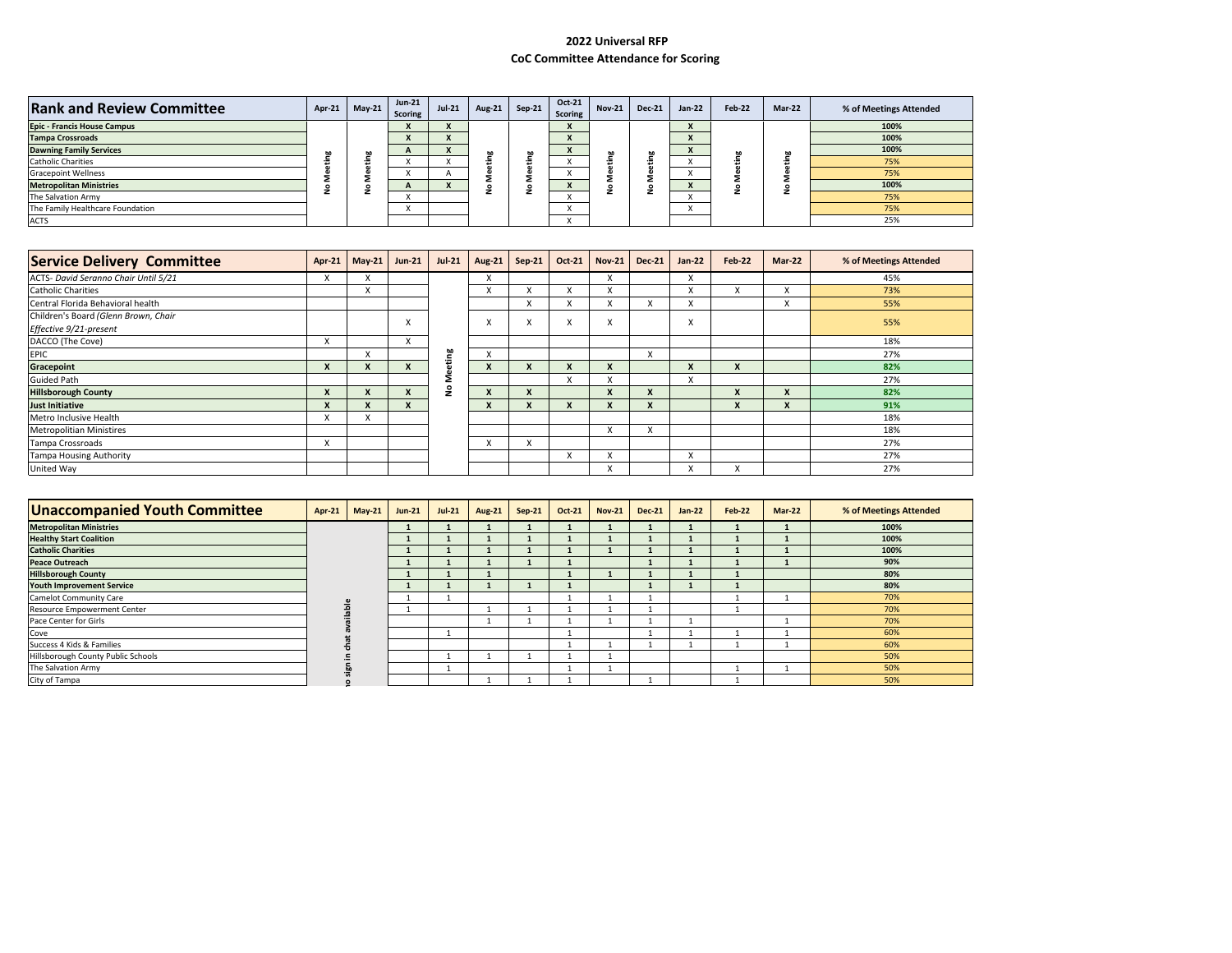## **2022 Universal RFP CoC Committee Attendance for Scoring**

| Career Source Tampa Bay                 |  |  |  |  |  | 40% |
|-----------------------------------------|--|--|--|--|--|-----|
| <b>ACTS</b>                             |  |  |  |  |  | 40% |
| <b>HCADA</b>                            |  |  |  |  |  | 40% |
| Ybor Youth Clinic                       |  |  |  |  |  | 30% |
| Moffit Cancer Center                    |  |  |  |  |  | 30% |
| Metro Inclusive                         |  |  |  |  |  | 20% |
| Coaching Dreams Into Success            |  |  |  |  |  | 20% |
| Chrysalisa Health                       |  |  |  |  |  | 20% |
| Love Divine                             |  |  |  |  |  | 20% |
| The Well                                |  |  |  |  |  | 20% |
| One More Child                          |  |  |  |  |  | 20% |
| <b>DCF Access</b>                       |  |  |  |  |  | 10% |
| <b>Guided Path</b>                      |  |  |  |  |  | 10% |
| Tampa Bay Acedemy of Hope               |  |  |  |  |  | 10% |
| Peace of Lyfe, Inc                      |  |  |  |  |  | 10% |
| <b>Tampa Housing Authority</b>          |  |  |  |  |  | 10% |
| Metro Inclusive Health                  |  |  |  |  |  | 10% |
| <b>Students Working Against Tobacco</b> |  |  |  |  |  | 10% |

| <b>UNITY Advisory Committee</b> | $Apr-21$ | $May-21$ | $Jun-21$ | $Jul-21$                  | Aug-21                    | $Sep-21$ | Oct-21 | $Nov-21$ | <b>Dec-21</b> | $Jan-22$                 | Feb-22 | <b>Mar-22</b>                   | % of Meetings Attended |
|---------------------------------|----------|----------|----------|---------------------------|---------------------------|----------|--------|----------|---------------|--------------------------|--------|---------------------------------|------------------------|
| <b>ACTS</b>                     |          |          |          | $\boldsymbol{\mathbf{x}}$ | ^                         |          |        |          |               | ж                        |        | - -<br>$\overline{\phantom{a}}$ | 86%                    |
| <b>Catholic Charities</b>       |          |          |          | л.                        | л                         |          |        |          |               |                          |        | <br>л.                          | 71%                    |
| Cove BH (formerly DACCO)        |          |          |          |                           | $\lambda$                 |          |        |          |               |                          |        |                                 | 43%                    |
| Gracepoint                      |          |          |          |                           |                           |          |        | o<br>⊆   |               | л                        |        | $\overline{\phantom{a}}$        | 86%                    |
| <b>Guided Path</b>              |          |          |          |                           |                           |          |        | ш        | ш<br>111      |                          |        |                                 | 14%                    |
| <b>Hillsborough County</b>      |          |          | ж        |                           |                           |          |        |          |               | ж                        |        |                                 | 100%                   |
| <b>Metropolitan Ministries</b>  |          |          |          |                           |                           |          |        | o<br>-   |               | $\overline{\phantom{a}}$ |        | $\ddot{\phantom{0}}$<br>л.      | 43%                    |
| Salvation Army                  |          |          |          |                           |                           |          |        |          |               |                          |        |                                 | 29%                    |
| <b>Tampa Crossroads</b>         |          |          | ж        |                           | $\boldsymbol{\mathsf{x}}$ |          |        |          |               | ж                        |        | $\boldsymbol{\lambda}$          | 86%                    |
| <b>Volunteers Of America</b>    |          |          |          |                           |                           |          |        |          |               | ж                        |        | $\overline{\phantom{a}}$        | 86%                    |

| <b>Veterans Leadership</b>          | Apr-21   May-21 | $Jun-21$ |              |              |   | Jul-21   Aug-21   Sep-21   Oct-21   Nov-21   Dec-21   Jan-22 |    |              | Feb-22 | $Mar-22$ | % of Meetings Attended |
|-------------------------------------|-----------------|----------|--------------|--------------|---|--------------------------------------------------------------|----|--------------|--------|----------|------------------------|
| <b>Tampa Crossroads</b>             |                 |          |              |              |   | $\lambda$                                                    |    | $\mathbf{r}$ |        |          | 100%                   |
| <b>St. Vindent de Paul CARES</b>    |                 |          | $\mathbf{v}$ | $\mathbf{r}$ | Λ | $\lambda$                                                    |    | $\mathbf{v}$ |        |          | 100%                   |
| <b>Tampa Housing Authority</b>      |                 |          |              |              |   |                                                              | br |              |        |          | 100%                   |
| <b>Veterans Affairs</b>             |                 |          |              |              |   |                                                              |    |              |        |          | 73%                    |
| <b>Hillsborough County Homeless</b> |                 |          |              |              |   |                                                              |    |              |        |          | 82%                    |
| <b>Bay Area Legal Servies</b>       |                 |          |              |              |   | $\lambda$                                                    |    | $\mathbf{r}$ |        |          | 100%                   |
| Volunteers of America of Florida    |                 |          |              |              |   |                                                              |    |              |        |          | 64%                    |
| <b>ACTS</b>                         |                 |          |              |              |   |                                                              |    |              |        |          | 64%                    |
| SAO                                 |                 |          |              |              |   |                                                              |    |              |        |          | 45%                    |